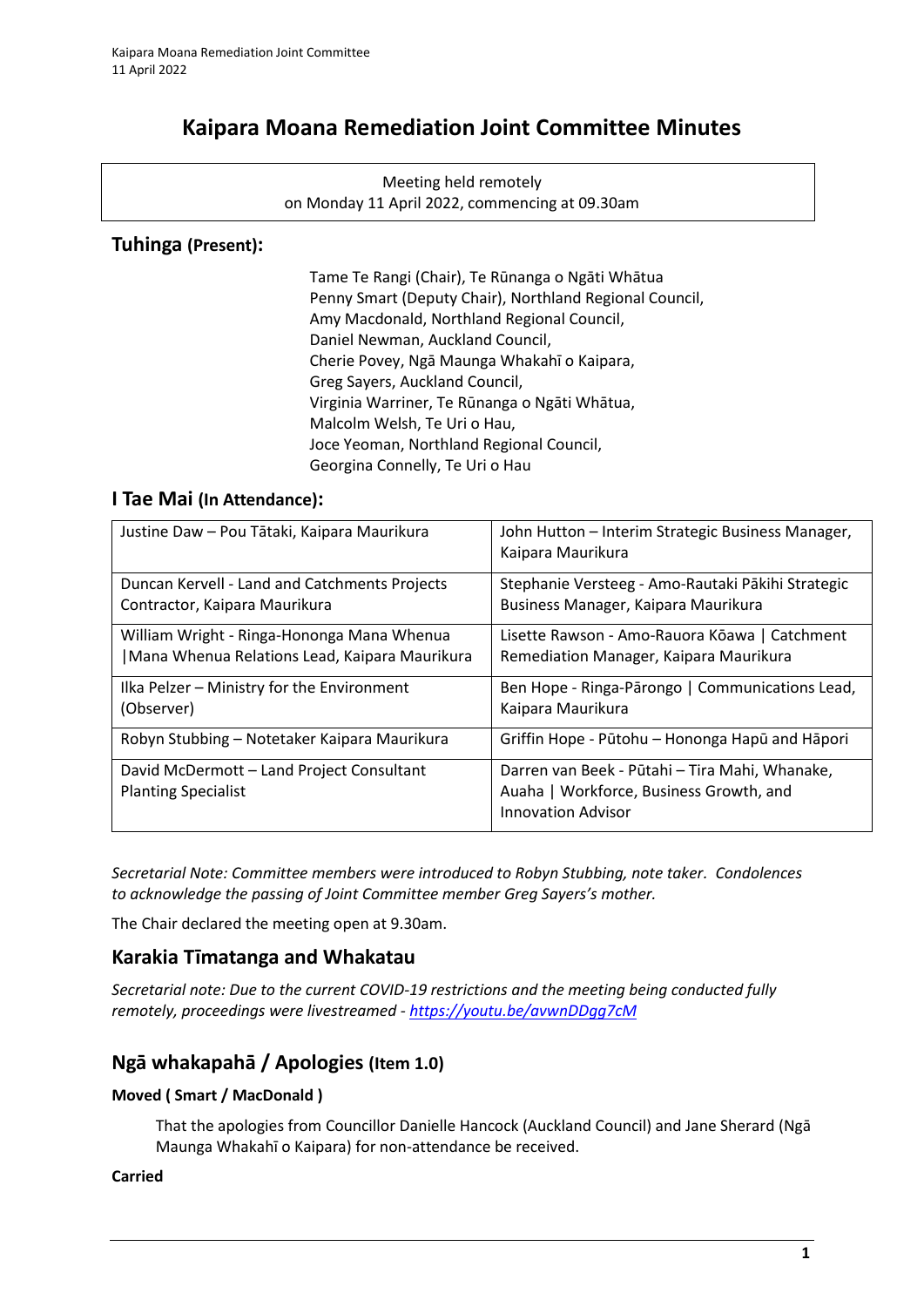# **Ngā whakapuakanga (Declarations of Conflicts of Interest)**

It was advised that members should make declarations item-by-item as the meeting progressed.

# **Confirmation of Minutes - Kaipara Moana Remediation Joint Committee 21 February 2022 (Item 4.1)**

#### **Report from Sandra Harris, Administrator Kaipara Maurikura**

#### **Moved ( Sayers / Macdonald )**

That the minutes of the Kaipara Moana Remediation Joint Committee meeting held on 21 February 2022, be confirmed as a true and correct record.

**Carried**

## **Action Tracker - April 2022 (Item 5.1)**

#### **Report from Sandra Harris, Administrator Kaipara Maurikura**

#### **Moved ( Connelly / Povey )**

That the Action Tracker be received.

#### **Carried**

## **Forward Workplan - 2022 (Item 5.2)**

#### **Report from Sandra Harris, Administrator Kaipara Maurikura**

#### **Moved ( Warriner / Yeoman )**

That the Forward Workplan be received.

#### **Carried**

# **Year 3 Annual Work Plan (Draft) (Item 6.1)**

#### **Report from Stephanie Versteeg, Amo-Rautaki Pākihi | Strategic Business Manager and John Hutton, Interim Strategic Business Manager**

1. That the report 'Year 3 Annual Work Plan (Draft)' by Stephanie Versteeg, Amo-Rautaki Pākihi | Strategic Business Manager and John Hutton, Interim Strategic Business Manager and dated 6 April 2022, be received *(Attachment 1)*.

#### **Moved ( Macdonald / Yeoman )**

- 2. *Note* the KMR work programme is now structured across six key areas and, while many Year 2 projects are continuing in Year 3, budget project codes now align to the new work programme structure (refer Table 5 in this report).
- 3. *Note* the draft Year 3 Work Plan budget totals \$16.584 million (total programme value excluding GST).
- *4. Note* the Year 3 Annual Work Plan budget and KPIs will continue to change as modelling is refined and it becomes clearer what Year 2 budget needs to carry over into Year 3.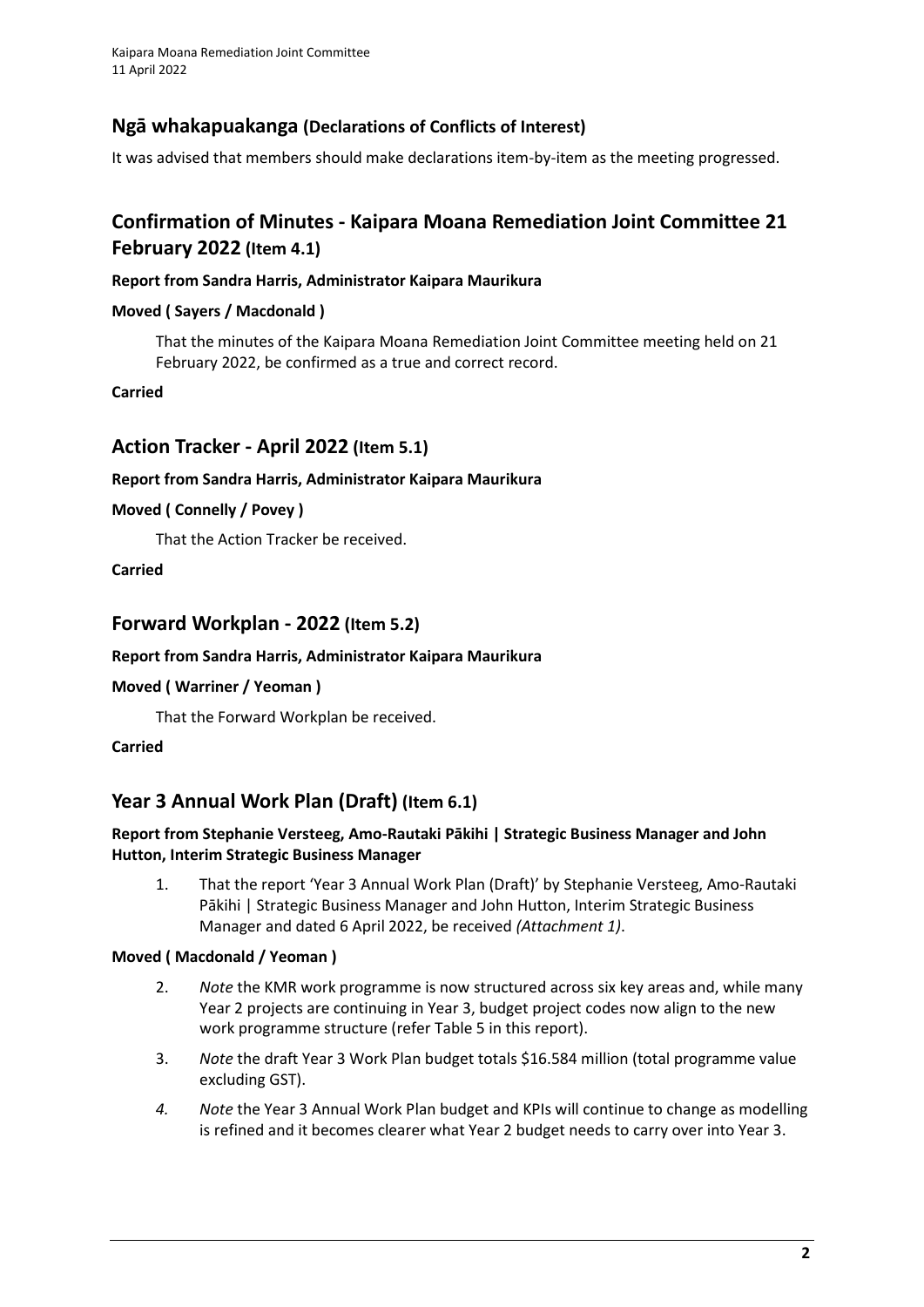- 5. *Note* there are inherent challenges in modelling uptake of remediation activity, as KMR is a voluntary programme, and uptake can be highly variable depending on human capacity, economic settings and weather.
- 6. *Note* that given the uncertainties in KMR's operating environment, we have taken a moderate approach to estimating uptake in Year 3, which can be revised as the year progresses, if required.
- 7. *Note* a draft Year 3 Annual Work Plan needs to be submitted to the Ministry for the Environment by 30 April, and the Ministry can request any reasonable modifications within 20 working days.
- 8. *Agree* to delegate approval of a revised draft Year 3 Annual Work Plan for submission to the Ministry for the Environment to the Joint Committee Chair and Deputy Chair.
- 9. *Note* the Joint Committee will receive a progress update on the Year 3 Annual Work Plan in May and a final draft for approval in June.

#### **Moved ( Warriner / Yeoman )**

#### **Carried**

*Secretarial Note: Member Welsh asked if the 2022/2023 budget provides for soil conservation and afforestation initiatives such as carbon-storing forests. Joint Committee members were informed that while the budget makes some provision for soil conservation remediation activities, the specific elements are dependent on policy settings which are still under development. A workshop may be held to discuss this matter later in the year. Joint Committee Members acknowledged the work done and progress made.*

### **Kaipara Moana Remediation COVID-19 Settings(Item 6.2)**

#### **Report from Justine Daw, Pou Tātaki**

1. That the report 'Kaipara Moana Remediation COVID-19 Settings' by Justine Daw, Pou Tātaki and dated 6 April 2022, be received.

#### **Moved ( Connelly / Smart )**

- 2. Note that Kaipara Maurikura staff, secondees and contractors working directly for Kaipara Moana Remediation remain subject to the Northland Regional Council's COVID-19 policy, and that this is evolving in line with changes to Government COVID-19 settings
- 3. That the the recommended approach for applying the Traffic Light system to Kaipara Moana Remediation activities as set out in Attachment 1 be adopted from Tuesday 26 April, subject to any additional Northland Regional Council requirements
- 4. That a further report on KMR COVID-19 policy settings be provided to the Joint Committee by August 2021.

#### **Moved ( Welsh / Warriner )**

#### **Carried**

*Secretarial Note: Joint Committee members were informed the proposed policy settings are aligned with the NRC and central government settings. Masks are to be worn at external meetings, and the guidance remains to consider the use of online meetings for external meetings.*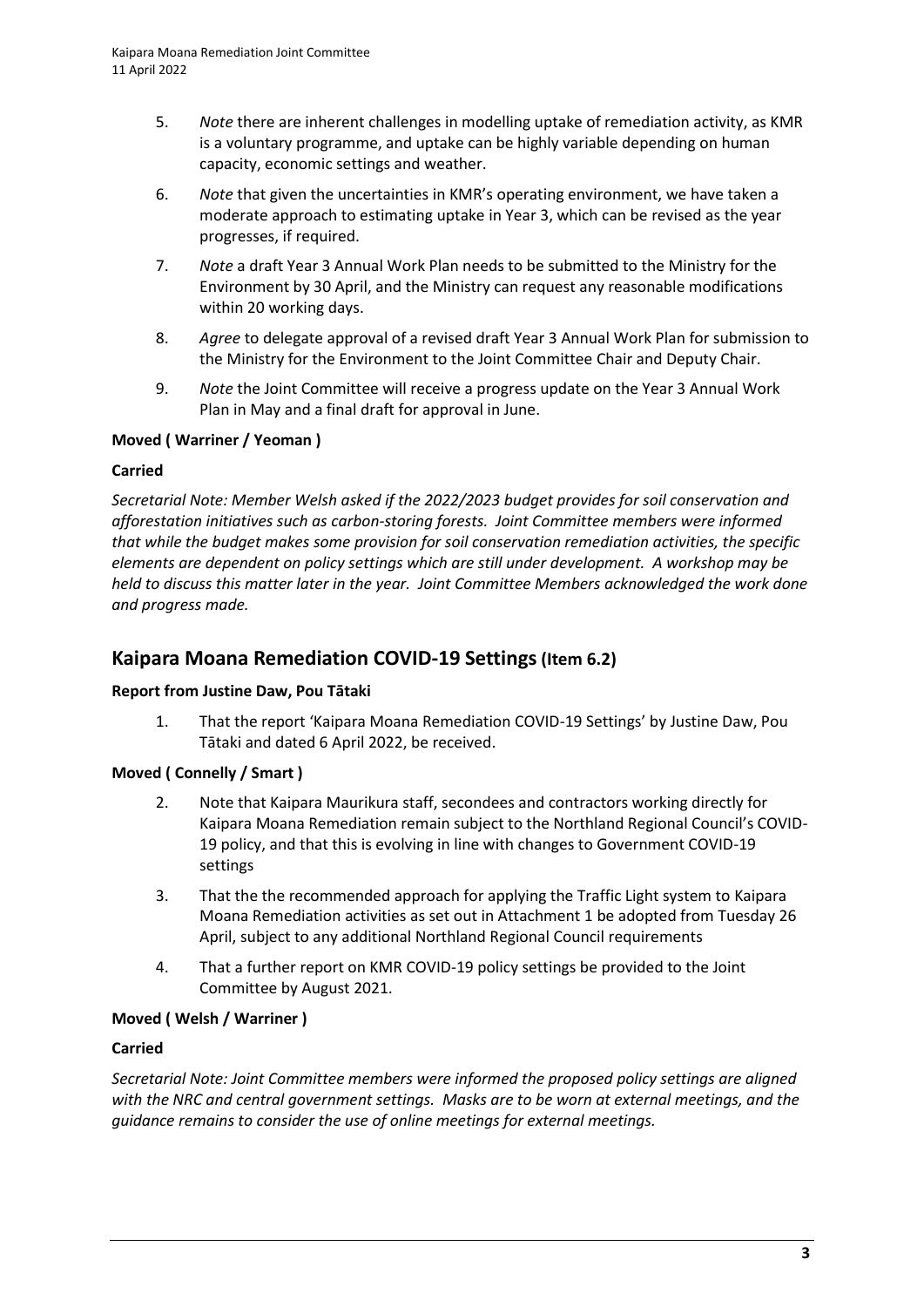# **Review of Members' Allowance Policy (Item 6.3)**

#### **Report from Justine Daw, Pou Tātaki**

#### **Moved ( Povey / Smart )**

- 1. That the report 'Review of Members' Allowance Policy' by Justine Daw, Pou Tātaki and dated 31 March 2022, be received.
- 2. Note that the present Members' Allowance Policy continues to mirror current settings for mileage rates, local government committees, and the Fees Framework for members appointed to bodies in which the Crown has an interest
- 3. That the the recommended minor modification to the Members' Allowance Policy review set out in Attachment 1 be approved with immediate application

#### **Carried**

*Secretarial Note: Following Joint Committee discussions an amendment to resolution 3 will be made to include the requirement that both the KMR Joint Committee Chair and Pou Tātaki will sign off members' claims, with the Deputy Chair and Pou Tātaki to sign off claims by the KMR Chair.* 

# **A Spatial View of the Kaipara Moana Remediation Programme (Presentation) (Item 6.4)**

**Report from Duncan Kervell, Kaipara Maurikura Land Management Specialist; Lisette Rawson, Amo - Rauora Kōawa | Catchment Remediation Manager; Griffin Hope, Pūtohu – Hononga Hapū and Hāpori | Community and Hapū Engagement Advisor and David McDermott, Land project consultant - planting specialist**

A presentation was presented to Kaipara Moana Remediation Joint Committee.

*Secretarial Note: Joint Committee members welcomed the spatial view of the Kaipara Moana Remediation programme, and acknowledged that the programme was operational and working with landowners, businesses, iwi/hapū and other groups across the full catchment. In response to a question, the Kaipara Maurikura confirmed that the KMR programme was in discussions with Reconnecting Northland to identify how its expertise in Job for Nature delivery might support the KMR programme. The Chair informed referral to Joint Committee is welcome under support of current Treaty Settlement negotiations.*

# **Kaipara Moana Remediation Pricing Review (Item 6.5)**

**Report from Lisette Rawson, Amo - Rauora Kōawa | Catchment Remediation Manager and Darren van Beek, Pūtahi – Tira Mahi, Whanake, Auaha | Workforce, Business Growth, and Innovation Advisor**

### **Moved ( Smart / Warriner )**

- 1. That the report 'Kaipara Moana Remediation Pricing Review' by Lisette Rawson, Amo Rauora Kōawa | Catchment Remediation Manager and Darren van Beek, Pūtahi – Tira Mahi, Whanake, Auaha | Workforce, Business Growth, and Innovation Advisor and dated 6 April 2022, be received.
- 2. Note that the Joint Committee has previously agreed to an annual review of contractor prices to keep up with changing market conditions.